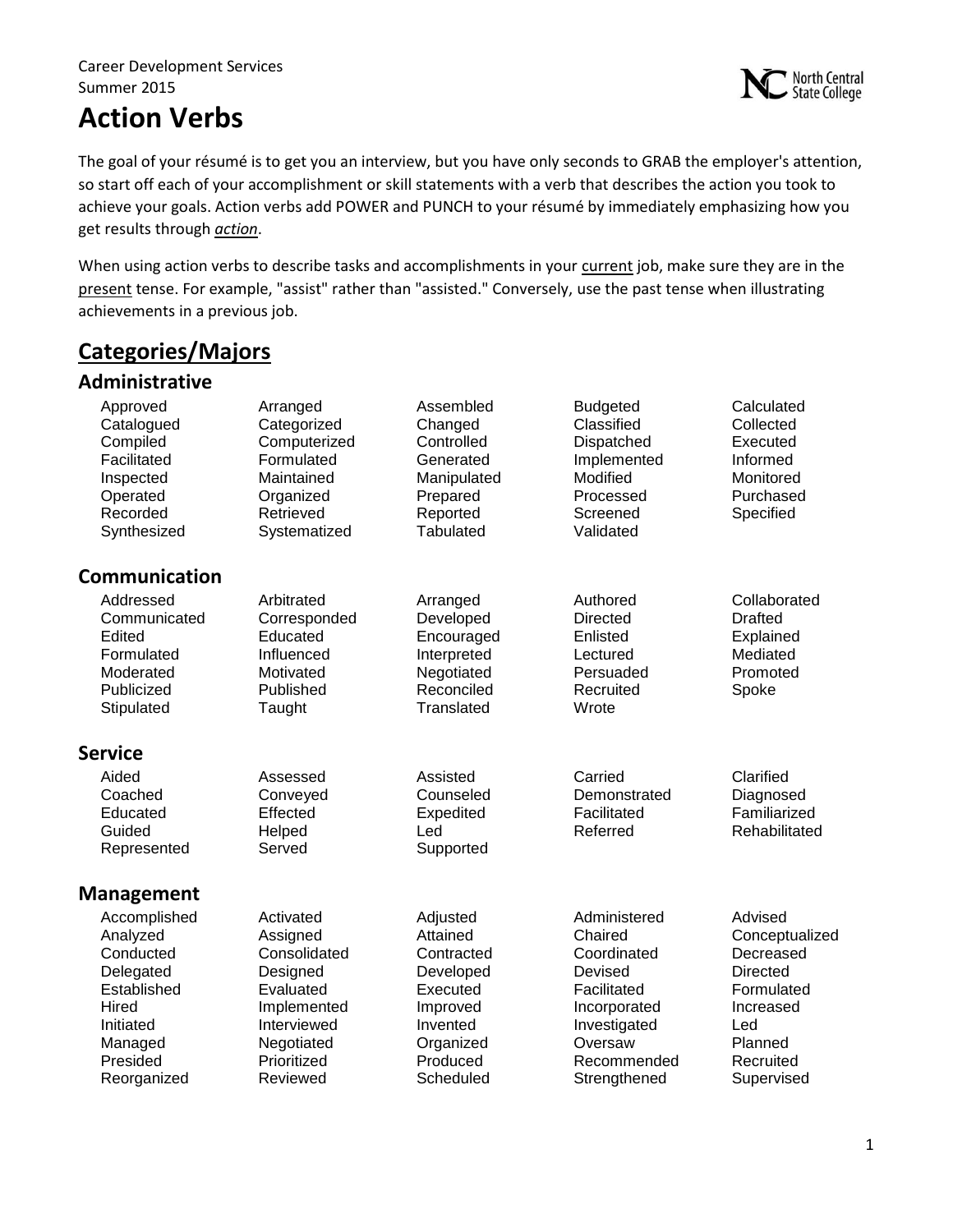Career Development Services Summer 2015

### **Teaching**



| -------                                                                                |                                                                                          |                                                                                      |                                                                                                  |                                                                                 |
|----------------------------------------------------------------------------------------|------------------------------------------------------------------------------------------|--------------------------------------------------------------------------------------|--------------------------------------------------------------------------------------------------|---------------------------------------------------------------------------------|
| Adapted<br>Communicated<br>Enabled<br>Guided<br>Persuaded                              | Advised<br>Coordinated<br>Encouraged<br>Informed<br>Researched                           | Assessed<br>Counseled<br>Evaluated<br>Initiated<br>Simulated                         | Clarified<br>Developed<br>Explained<br>Instructed<br><b>Tested</b>                               | Coached<br>Educated<br>Facilitated<br>Led<br>Trained                            |
| <b>Creative</b>                                                                        |                                                                                          |                                                                                      |                                                                                                  |                                                                                 |
| Acted<br>Composed<br>Developed<br>Illustrated<br>Orchestrated<br>Produced              | Advertised<br>Conceptualized<br><b>Directed</b><br>Instituted<br>Originated<br>Published | Authored<br>Created<br><b>Drafted</b><br>Introduced<br>Performed<br>Scripted         | Choreographed<br>Demonstrated<br>Established<br>Invented<br>Planned<br>Staged                    | Collaborated<br>Designed<br>Founded<br>Marketed<br>Presented<br>Toured          |
| <b>Criminal Justice</b>                                                                |                                                                                          |                                                                                      |                                                                                                  |                                                                                 |
| Apprehended<br>Defended<br>Exposed<br>Investigated<br>Protected<br>Searched<br>Trained | Argued<br>Detected<br>Guarded<br>Monitored<br>Pursued<br>Secured<br>Tried                | Authorized<br><b>Directed</b><br>Held<br>Patrolled<br>Questioned<br>Served<br>Warned | <b>Briefed</b><br>Encountered<br>Incarcerated<br>Prepared<br>Reported<br>Supervised<br>Witnessed | Corrected<br>Evicted<br>Interrogated<br>Prosecuted<br>Saved<br><b>Testified</b> |
| <b>Financial</b>                                                                       |                                                                                          |                                                                                      |                                                                                                  |                                                                                 |
| Administered<br><b>Balanced</b><br>Computed<br>Exchanged<br>Planned<br>Wired           | Allocated<br><b>Budgeted</b><br>Converted<br>Forecasted<br>Prepared<br>Withdrew          | Analyzed<br>Calculated<br>Counted<br>Managed<br>Projected                            | Appraised<br>Charted<br>Developed<br>Marketed<br>Researched                                      | Audited<br>Collected<br>Deposited<br>Posted<br>Transferred                      |
| Research                                                                               |                                                                                          |                                                                                      |                                                                                                  |                                                                                 |
| Accumulated<br>Classified<br>Evaluated<br>Inspected<br>Prescribed<br>Systematized      | Calculated<br>Collected<br>Examined<br>Interpreted<br>Registered                         | Catalogued<br>Critiqued<br>Extracted<br>Interviewed<br>Reviewed                      | Charted<br>Designed<br>Hypothesized<br>Investigated<br>Summarized                                | Clarified<br>Diagnosed<br>Identified<br>Organized<br>Surveyed                   |
| <b>Technical</b>                                                                       |                                                                                          |                                                                                      |                                                                                                  |                                                                                 |
| Assembled<br>Constructed<br>Formulated<br>Programmed<br>Trained                        | <b>Built</b><br>Designed<br>Maintained<br>Remodeled<br>Upgraded                          | Calculated<br>Devised<br>Networked<br>Repaired                                       | Coded<br>Engineered<br>Operated<br>Solved                                                        | Computed<br>Fabricated<br>Overhauled<br>Surveyed                                |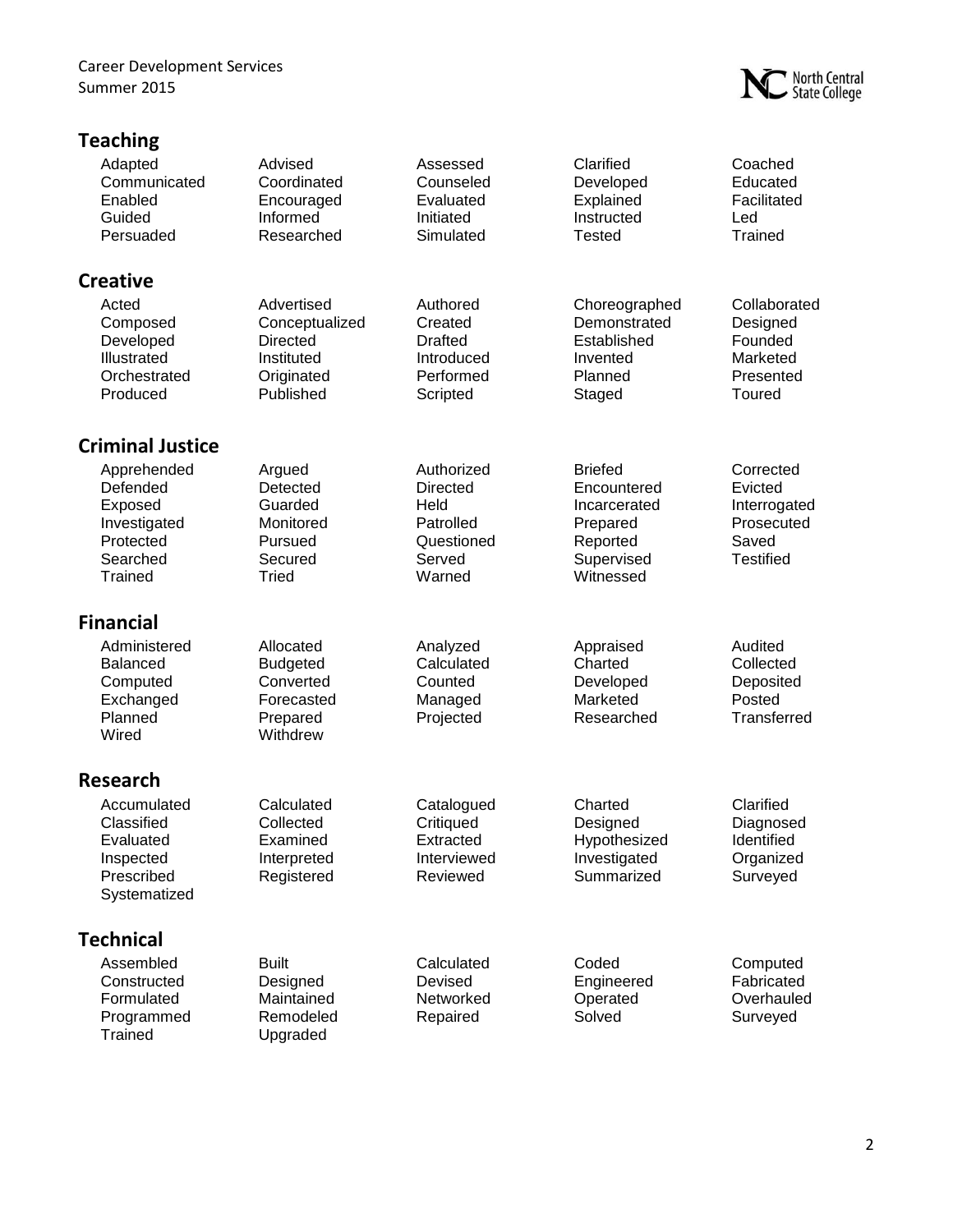

# **Accomplishments/Tasks**

## **You Led a Project**

| Chaired<br>Operated<br>Produced                                       | Controlled<br>Orchestrated<br>Programmed                           | Coordinated<br>Organized                                     | Executed<br>Oversaw                                               | Headed<br>Planned                                                   |
|-----------------------------------------------------------------------|--------------------------------------------------------------------|--------------------------------------------------------------|-------------------------------------------------------------------|---------------------------------------------------------------------|
|                                                                       | You Envisioned and Brought to Life a Project                       |                                                              |                                                                   |                                                                     |
| Administered<br>Developed<br>Formalized<br>Initiated<br>Spearheaded   | <b>Built</b><br>Devised<br>Formed<br>Instituted                    | Charted<br>Founded<br>Formulated<br>Introduced               | Created<br>Engineered<br>Implemented<br>Launched                  | Designed<br>Established<br>Incorporated<br>Pioneered                |
|                                                                       | <b>You Saved the Company Time or Money</b>                         |                                                              |                                                                   |                                                                     |
| Conserved<br>Lessened                                                 | Consolidated<br>Reconciled                                         | Decreased<br>Reduced                                         | Deducted<br>Yielded                                               | Diagnosed                                                           |
|                                                                       | You Increased Efficiency, Sales, Revenue, or Customer Satisfaction |                                                              |                                                                   |                                                                     |
| Accelerated<br>Capitalized<br>Furthered<br>Maximized                  | Achieved<br>Delivered<br>Gained<br>Outpaced                        | Advanced<br>Enhanced<br>Generated<br>Stimulated              | Amplified<br>Expanded<br>Improved<br>Sustained                    | <b>Boosted</b><br>Expedited<br>Lifted                               |
|                                                                       | <b>You Changed or Improved Something</b>                           |                                                              |                                                                   |                                                                     |
| Centralized<br>Integrated<br>Refocused<br>Restructured<br>Streamlined | Clarified<br>Merged<br>Rehabilitated<br>Revamped<br>Strengthened   | Converted<br>Modified<br>Remodeled<br>Revitalized<br>Updated | Customized<br>Overhauled<br>Reorganized<br>Simplified<br>Upgraded | Influenced<br>Redesigned<br>Replaced<br>Standardized<br>Transformed |
| You Managed a Team                                                    |                                                                    |                                                              |                                                                   |                                                                     |
| Aligned<br>Fostered<br>Mobilized<br>Supervised                        | Cultivated<br>Guided<br>Motivated<br>Taught                        | <b>Directed</b><br>Hired<br>Recruited<br>Trained             | Enabled<br>Inspired<br>Regulated<br>Unified                       | Facilitated<br>Mentored<br>Shaped<br>United                         |
|                                                                       | You Brought in Partners, Funding, or Resources                     |                                                              |                                                                   |                                                                     |
| Acquired<br>Secured                                                   | Forged                                                             | Navigated                                                    | Negotiated                                                        | Partnered                                                           |
| <b>You Supported Customers</b>                                        |                                                                    |                                                              |                                                                   |                                                                     |
| Advised<br>Educated                                                   | Advocated<br>Fielded                                               | Arbitrated<br>Informed                                       | Coached<br>Resolved                                               | Consulted                                                           |